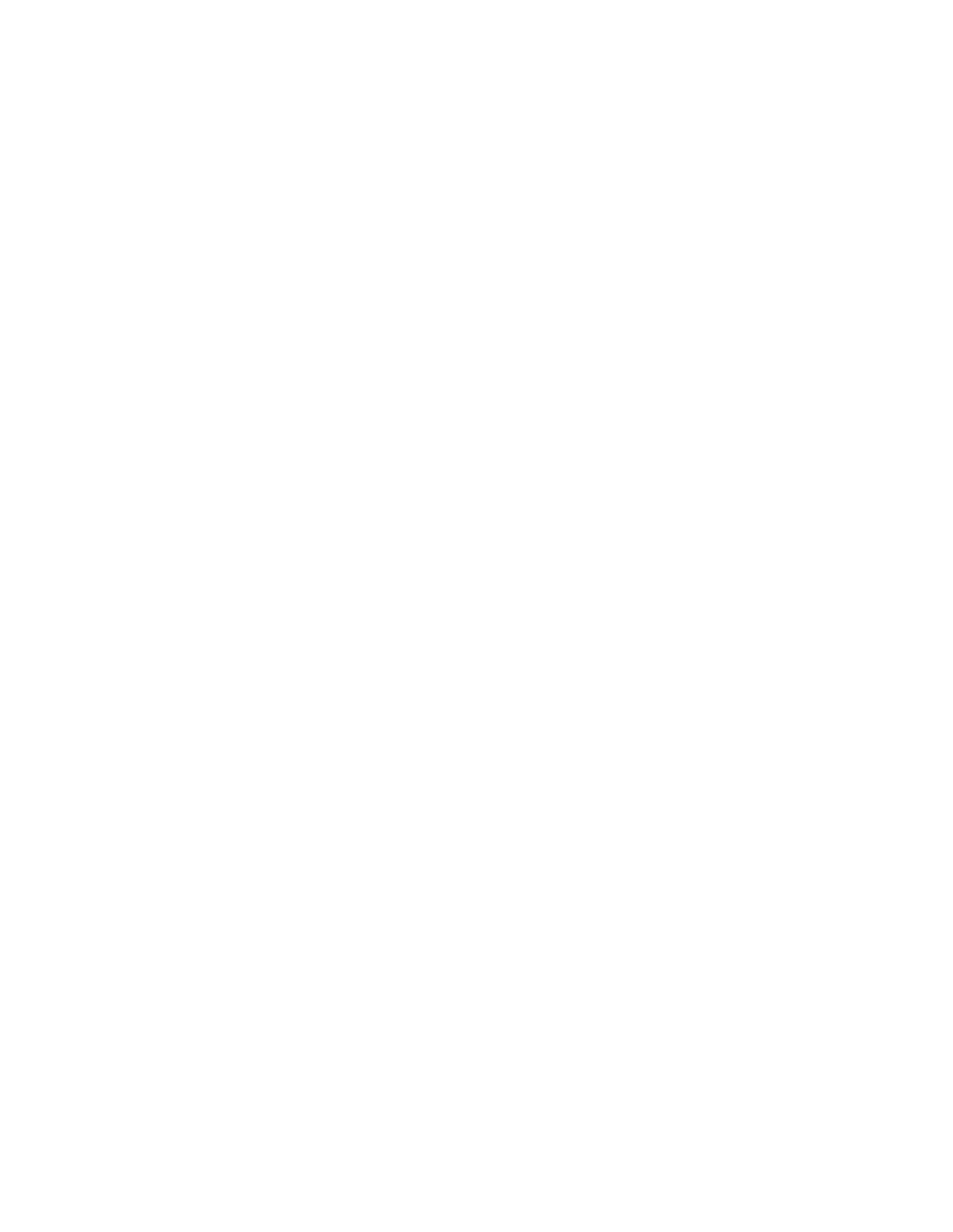## Microsoft PowerPoint

Please click here to view a brief 'How to Make a Video in PowerPoint' video. Further step by step instructions are included below:

- 1. Go to the video and audio settings on the device you plan to record your presentation, to ensure your microphone and camera are connected and working properly.
- 2. Open the PowerPoint slides you wish to present.
- 3. Whether you are using Mac or PC, there will be a 'record slide show' button, under the slide show tab.



4. Once you have clicked on the record slide show, you will see the below view, with your Ppt slides in present mode, with your image at the bottom right of the screen. Once you are ready to present, you simply click on the red record button located at the top left of the screen.

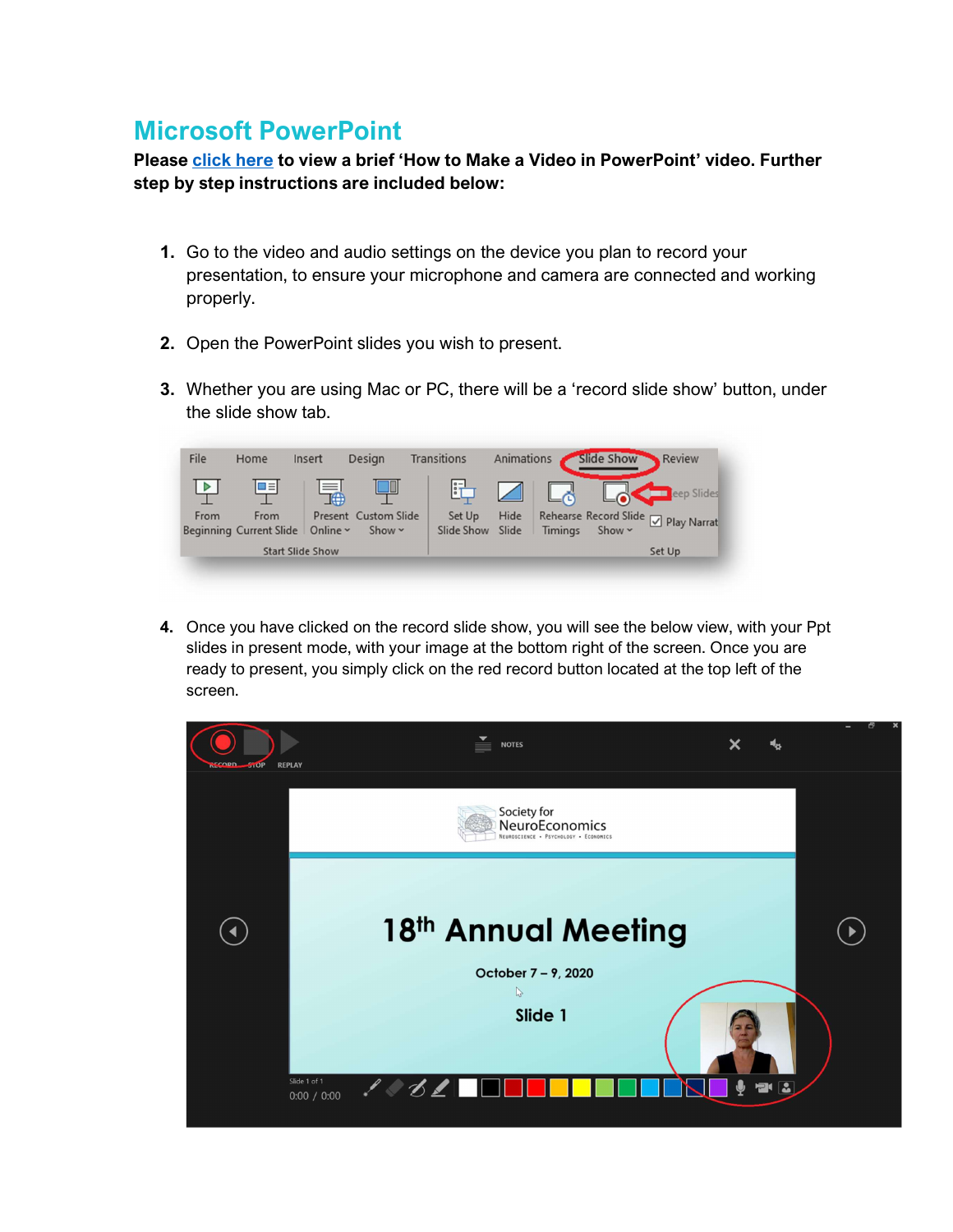5. If you wish to highlight any graphs or specific information, you can do so using the tools at the bottom of the screen.



- 6. Once you are finished recording your presentation, click on the stop button at the top left of the screen, beside the record button.
- 7. Once you are satisfied with your recording, please go to file  $\rightarrow$  export  $\rightarrow$  create a video, to save your presentation as an mp4 video file.



8. Ensure you select the 'use recorded timings and narrations' to save your video. Once you are happy with your recording, please name your final video file [SESSION ID\_LASTNAME].



9. Please upload to the required folder by end of day, June 22, 2020